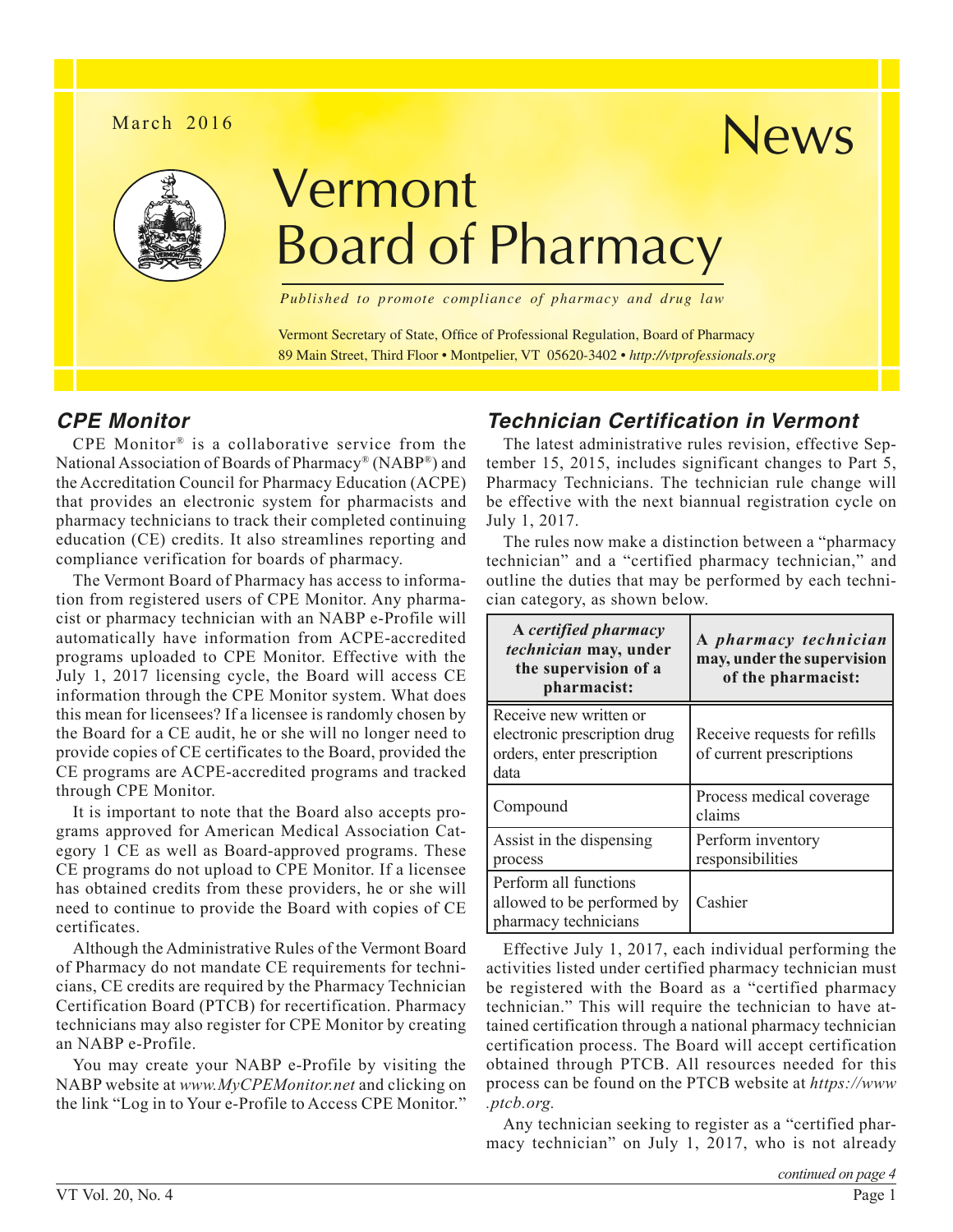

# **National Pharmacy**

(Applicability of the contents of articles in the National Pharmacy Comp and can only be ascertained by examini

### *Discontinue Use of Chen Shwezin Sterile Drug Products, FDA Warns*

In October 2015, the United States Food and Drug Administration (FDA) issued a statement alerting health care providers and patients not to use drug products intended to be sterile that were made and distributed by Chen Shwezin, Inc, dba Park Compounding Pharmacy of Westlake Village, CA, because of lack of sterility assurance. Following an FDA inspection during which investigators observed unsanitary conditions, including poor sterile production practices, FDA recommended that Park Compounding Pharmacy cease sterile operations and recall all of its non-expired sterile drug products. However, the company had refused to recall its products, according to an FDA safety alert.

At this time, FDA has not received reports of any adverse events associated with the use of products from Park Compounding Pharmacy. FDA recommends that health care providers check their medical supplies, quarantine any sterile drug products from Park Compounding Pharmacy, and not administer them to patients.

More information is available in the FDA safety alert, available at *[www.fda.gov/Safety/MedWatch/SafetyInformation/](http://www.fda.gov/Safety/MedWatch/SafetyInformation/SafetyAlertsforHumanMedicalProducts/ucm465582.htm) [SafetyAlertsforHumanMedicalProducts/ucm465582.htm.](http://www.fda.gov/Safety/MedWatch/SafetyInformation/SafetyAlertsforHumanMedicalProducts/ucm465582.htm)*

### *Seven Persistent Safety Gaffes in Community/Ambulatory Settings That Need to Be Resolved!*

*This column was prepared by the*  **SMP** $\downarrow$  *Institute for Safe Medication Practices* 

*INSTITUTE FOR SAFE MEDICATION PRACTICES (ISMP). ISMP is an independent nonprofit agency and federally certified patient safety organization that analyzes medication errors, near misses, and potentially hazardous conditions as reported by pharmacists and other practitioners. ISMP then makes appropriate contacts with companies and regulators, gathers expert opinion about prevention measures, and publishes its recommendations. To read about the risk reduction strategies that you can put into practice today, subscribe to ISMP Medication Safety Alert!® Community/Ambulatory Care Edition by visiting* [www.ismp](www.ismp.org) [.org](www.ismp.org). *ISMP provides legal protection and confidentiality for submitted patient safety data and error reports. Help others by reporting actual and potential medication errors to the ISMP National Medication Errors Reporting Program Report online at* [www.ismp.org](http://www.ismp.org). *Email: [ismpinfo@ismp.org.](mailto:ismpinfo@ismp.org)*

This is the final article of a three-part series on seven persistent safety gaffes of 2014.

#### **6) Compounded Pain Creams: High Profit Margin and Danger**

Some compounding pharmacies have been heavily marketing compounded pain creams directly to consumers via unsolicited calls, suggesting that the creams are more effective and safer than oral or injectable pain medications. Many of the creams contain drugs that can cause central nervous system depression or adverse cardiac effects, and most have not been

FDA-approved for use in combination with each other or for topical use. Patients are charged per ingredient, with many creams containing numerous, expensive medications. Toxicity from the creams has been reported to poison control centers, including cases of accidental child exposures and intentional use for multiple family members. Patients are often unaware of the dangers with using the creams, which include unsafe packaging in containers without child-resistant closures. ISMP is specifically concerned about some statements that may be unproven, such as the products' safe use with children. Compounded pain creams need prominent warnings on labels that describe the potential for toxicity, and physicians and pharmacists who prescribe and dispense the creams must provide patients with instructions about possible adverse effects, safe storage, and proper use. ISMP believes regulatory or licensing oversight is necessary.

#### **7) Clear Care: Still Causing Severe Eye Injuries Five Years Later**

Since early 2010, ISMP has received scores of reports of painful eye injuries from patients using CLEAR CARE® Cleaning & Disinfecting Solution for contact lenses by Alcon (formerly CIBA VISION), a Novartis company, and similar store-brand products. Hundreds more can be found on Internet listservs. Located on store shelves near other lens disinfectants and solutions, these disinfecting products differ from other commonly used solutions in that they must be used with a special lens case in order to neutralize the 3% hydrogen peroxide component of the solution over at least six hours before putting the lenses back into the eyes. However, many patients have inadvertently used the solution to soak their lenses in a standard lens case, or thought the solution was saline and instilled it directly into their eyes. This has caused severe eye burning, leading many to seek out emergency medical care for corneal burns. In 2012, Alcon made a label enhancement to warn customers to use the special lens case, but the label change has been ineffective. Neither the company nor FDA's Medical Devices division have been persuaded to make effective label improvements before permanent eye injury or blindness occurs. If the labeling and packaging cannot be improved to reduce the harm being reported, perhaps these products should be pulled from the market or available only behind the pharmacy counter.

### *Risk of Dose Confusion and Medication Errors With Avycaz, FDA Cautions*

Confusion about the drug strength displayed on the vial and carton labels has led to some dosing errors with the intravenous antibacterial drug Avycaz™ (ceftazidime and avibactam), warned FDA in September 2015. The agency explained that Avycaz was initially approved with the vial and carton labels displaying the individual strengths of the two active ingredients  $(2 \frac{g}{0.5 g})$ ; however, the product is dosed based on the sum of the active ingredients (2.5 g). To prevent medication errors, FDA revised the labels to indicate that each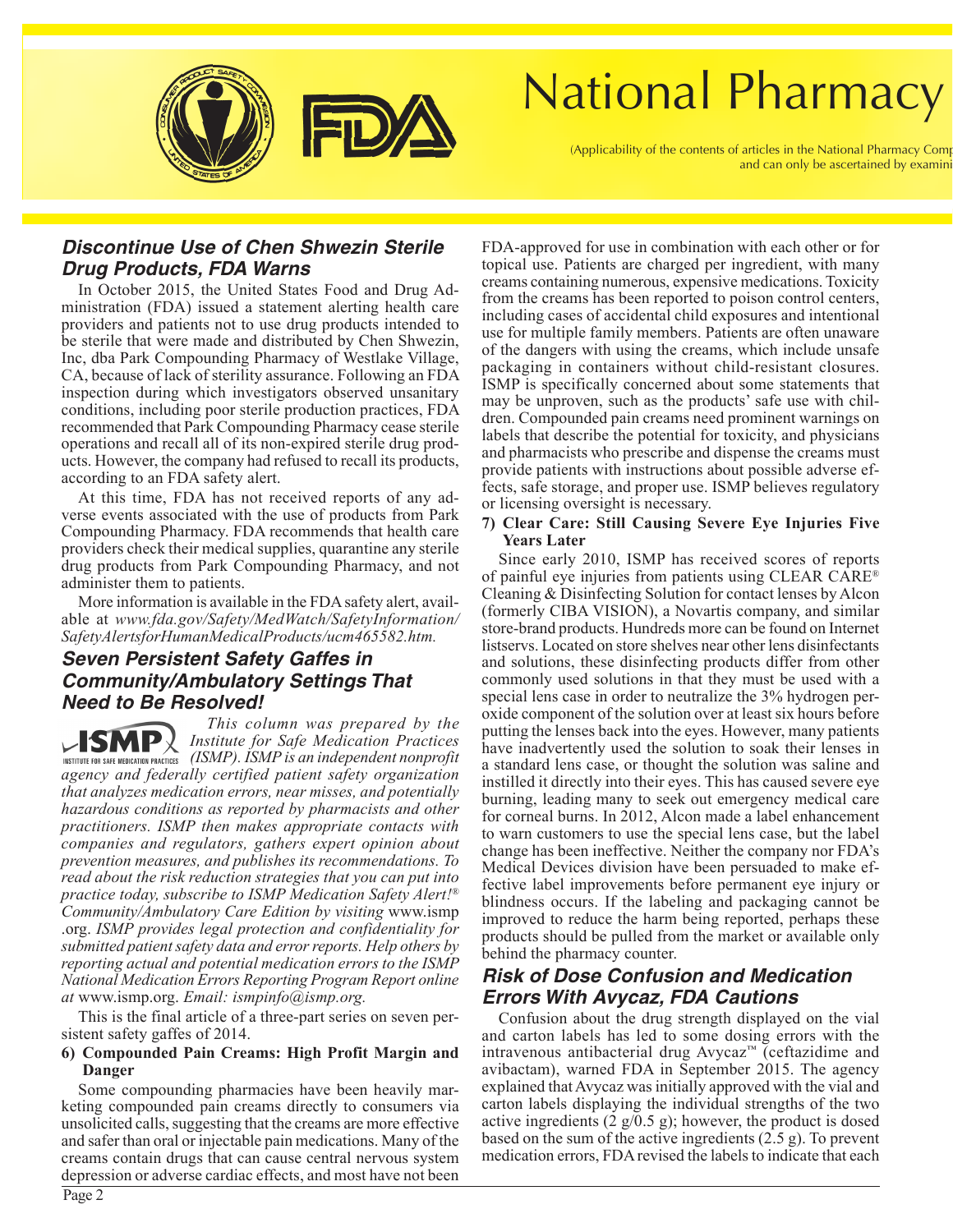# **Compliance News**

bliance News to a particular state or jurisdiction should not be assumed ng the law of such state or jurisdiction.)



**National Association of Boards of Pharmacy FOUNDATION** 

vial contains Avycaz 2.5 g, equivalent to ceftazidime 2 g and avibactam 0.5 g, according to an FDA safety alert.

As of September 2015, FDA had received reports of three medication error cases related to confusion on how the strength was displayed on the Avycaz vial and carton labels. Two cases stated that the errors occurred during preparation of the dose in the pharmacy. The third case described concern about the potential for confusion because the strength displayed for Avycaz differs from how the strength is displayed for other beta-lactam/beta-lactamase drugs. Based on the information provided in the reports, FDA is aware that at least one of the patients received a higher-than-intended dose of Avycaz. As of September 2015, no adverse events were reported.

More details are included in the FDA safety alert, available at *[www.fda.gov/Safety/MedWatch/SafetyInformation/Safety](http://www.fda.gov/Safety/MedWatch/SafetyInformation/SafetyAlertsforHumanMedicalProducts/ucm463595.htm) [AlertsforHumanMedicalProducts/ucm463595.htm](http://www.fda.gov/Safety/MedWatch/SafetyInformation/SafetyAlertsforHumanMedicalProducts/ucm463595.htm).*

## *US Compounding, Inc, Recalls All Lots of Sterile Compounded Products*

In September 2015, US Compounding, Inc, of Conway, AR, issued a voluntary recall of all lots of sterile products aseptically compounded and packaged by the company, and that remain within expiry, because of a lack of sterility assurance. The affected sterile products were distributed nationwide to patients, providers, hospitals, and clinics between March 14, 2015, and September 9, 2015. The recall does not apply to any nonsterile compounded medications prepared by US Compounding. Providers are advised to discontinue use of the products, quarantine any unused product, and contact US Compounding to arrange the return of any unused sterile compounded products using the information provided in the FDA press release, available at *[www.fda.gov/Safety/Recalls/](http://www.fda.gov/Safety/Recalls/ucm464071.htm) [ucm464071.htm.](http://www.fda.gov/Safety/Recalls/ucm464071.htm)*

The company issued this recall out of an abundance of caution. Providers who have dispensed any sterile product distributed by US Compounding should contact patients to whom product was dispensed and notify them of this recall. A list of all sterile compounded products that have been recalled is provided on FDA's website at *[www.fda.gov/Safety/Recalls/](http://www.fda.gov/Safety/Recalls/ucm464072.htm) [ucm464072.htm](http://www.fda.gov/Safety/Recalls/ucm464072.htm).*

## *FDA Investigates the Risks of Using Pain Medicine Tramadol in Young Patients*

As of September 2015, FDA is investigating the use of the pain medicine tramadol in young patients because of the rare but serious risk of slowed or difficult breathing. This risk may be increased in patients treated with tramadol for pain after surgery to remove their tonsils and/or adenoids. Tramadol is not FDA-approved for use in patients aged 17 years or younger; however, data show it is being used "off-label" in the pediatric population, according to the safety alert on FDA's website, available at *[www.fda.gov/Safety/MedWatch/SafetyInformation/](http://www.fda.gov/Safety/MedWatch/SafetyInformation/SafetyAlertsforHumanMedicalProducts/ucm463499.htm) [SafetyAlertsforHumanMedicalProducts/ucm463499.htm](http://www.fda.gov/Safety/MedWatch/SafetyInformation/SafetyAlertsforHumanMedicalProducts/ucm463499.htm).*

FDA is evaluating all available information and will communicate final conclusions and recommendations to the public

when the review is complete. Health care providers are encouraged to report adverse events or side effects related to the use of these products to FDA's MedWatch Safety Information and Adverse Event Reporting Program.

### *Decreased Potency Reported in Drugs Stored in Becton-Dickinson Syringes*

In September 2015, FDA expanded its alert regarding compounded or repackaged drugs stored in Becton-Dickinson (BD) general use syringes to include certain additional syringe sizes including 1 mL, 10 mL, 20 mL, and 30 mL BD syringes, and BD oral syringes. FDA's original alert applied to compounded or repackaged drugs that have been stored in 3 mL and 5 mL BD syringes. The agency expanded the alert based on BD reports that an interaction with the rubber stopper in certain lots of these syringes can cause some drugs stored in these syringes to lose potency if filled and not used immediately. BD reports that the following drugs in particular can be affected by the stoppers, but it does not know whether other drugs can be affected: fentanyl, rocuronium, neostigmine, morphine, midazolam, methadone, atropine, hydromorphone, cisatracurium, and remifentanil. This safety alert does not pertain to BD prefilled, prefillable, heparin flush, saline flush, or insulin syringes, indicates BD in an alert notice. Further, BD's alert notice also has a search tool to assist customers in determining if their lots are affected. FDA advises hospital pharmacies and staff to contact any outsourcers to determine if affected lots of BD syringes were used for compounded or repackaged products. Hospital pharmacies and staff should not administer compounded or repackaged drugs that have been stored in any of these syringes unless there is no suitable alternative available. Adverse reactions may be reported to FDA's MedWatch Safety Information and Adverse Event Reporting program.

More details are included in the FDA Safety Alert, available at *[www.fda.gov/Drugs/DrugSafety/ucm458952.htm](http://www.fda.gov/Drugs/DrugSafety/ucm458952.htm).*

### *MediStat Pharmacy Issues Recall of Sterile Drug Products*

MediStat Pharmacy, a 503B outsourcing facility in Foley, AL, has initiated a national recall of all sterile injectable products distributed between November 1, 2014, and September 3, 2015. The recall is based on the identification of various pathogens within the compounding environment. Health care providers should check their medical supplies, quarantine any drug products marketed as sterile from MediStat, and not administer them to patients. FDA has received reports of several adverse events that are potentially associated with the drug products made by MediStat. MediStat voluntarily ceased sterile compounding operations in September 2015. FDA asks health care providers and patients to report adverse reactions or quality problems experienced with the use of these products to the FDA's MedWatch Adverse Event Reporting program.

More details are included in an FDA press release, available at *[www.fda.gov/Safety/Recalls/ucm461939.htm.](http://www.fda.gov/Safety/Recalls/ucm461939.htm)*